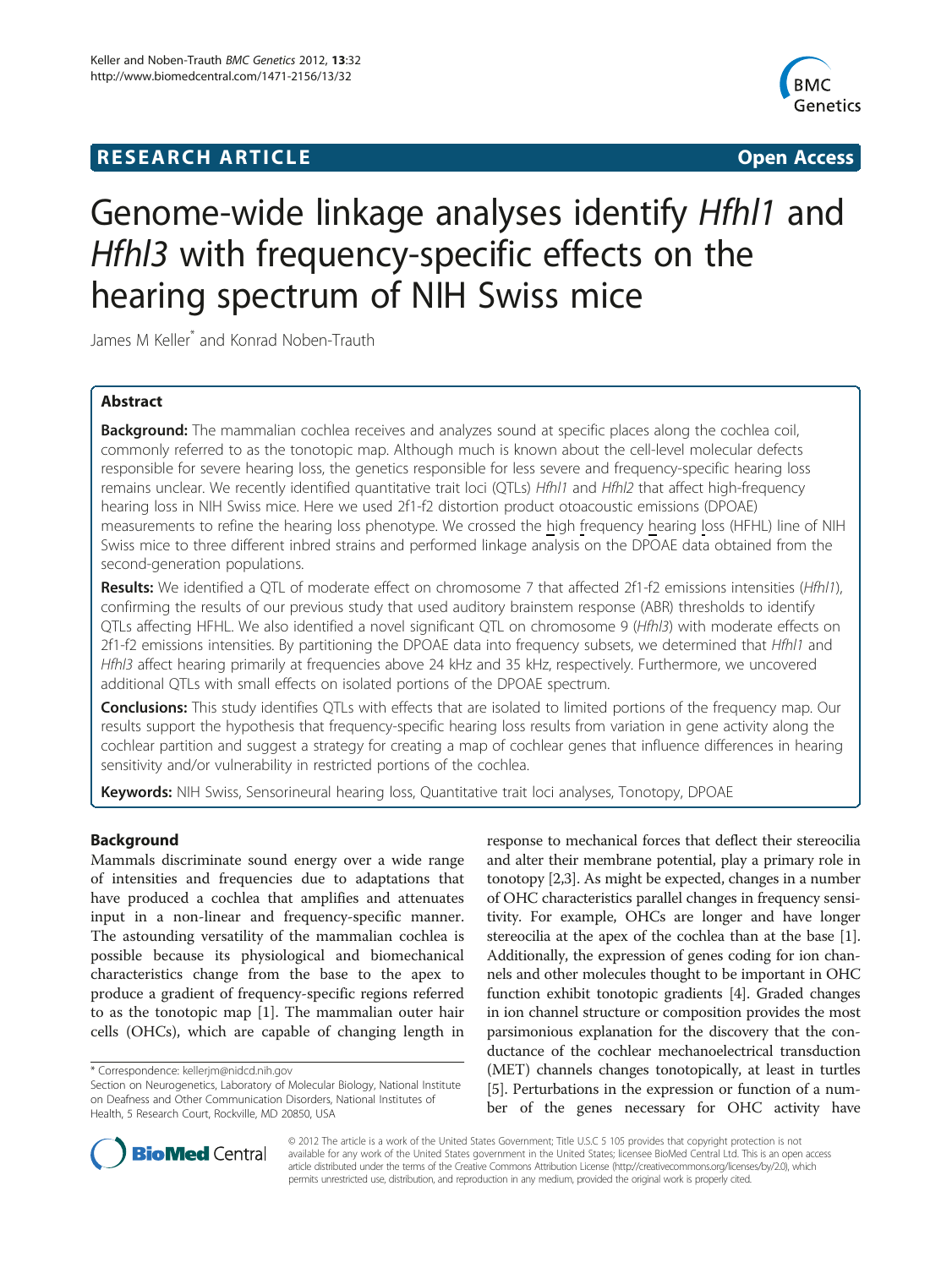been shown to impair hearing [\[6](#page-13-0)], but the mechanisms responsible for coordinating and differentiating expression of these genes along the mammalian organ of Corti are yet to be determined.

Many loci have been linked to hearing deficits in humans (http://hereditaryhearingloss.org/) and mice (http://hearingimpairment.jax.org/). However, many other loci probably remain undiscovered, including those that contribute to tonotopy. Although evidence suggests that the primary morphogen Sonic hedgehog (Shh) plays a key role in initiating tonotopic development by establishing the gradient of Gli transcription factors that first defines the basal and apical identities of the cochlear duct [[7](#page-13-0)], the downstream molecules responsible for establishing and maintaining the proper physiological characteristics required for tonotopy still need to be determined. Identifying the genes responsible for this phenomenon may be necessary to understand less severe, but more common, forms of human hearing impairment, including presbycusis and other forms of hearing loss that preferentially affect particular frequency ranges. Despite recent advances, human genome wide association studies (GWAS) remain much less powerful for detecting genes involved in complex, multifactorial diseases than for diseases with simple Mendelian expression, indicating that mouse models may be critical for identifying genes related to tonotopy.

NIH Swiss mice are genetically heterogeneous [\[8](#page-13-0)] and have significantly variable 32 kHz ABR thresholds [[9](#page-13-0)]. Recently, we sought to determine the genetic basis for hearing variation in NIH Swiss outbred mice via selective breeding and linkage mapping [[10](#page-13-0)]. We were able to locate at least two QTLs (Quantitative Trait Locus), Hfhl1 on chromosome 7 and Hfhl2 on chromosome 8, that affect 32 kHz ABR thresholds but not lower frequency thresholds [[10](#page-13-0)]. The results of that study suggested that the line of mice selected for high-frequency hearing impairment would be useful for studying genes that differentially affect the base and the apex of the cochlea. Here, we performed linkage mapping using additional NIH Swiss crosses to verify the previously discovered QTLs. We also made use of the quantitative data obtained from DPOAE measurements to expand our analysis of the genetics of the novel highfrequency hearing loss phenotype. Finally, since functionally and developmentally related components of a biological feature are expected to be more integrated than less related components [[11\]](#page-13-0), we expected topologically proximal regions of the organ of Corti to be more integrated than more distally spaced regions. So, we examined the relationship between DPOAE intensities produced in response to a range of input frequencies across the murine auditory spectrum (i.e. produced at different tonotopic locations). We hypothesized that the developmental and structural relationships between different cochlear regions would translate to functional relationships that would be detectable as correlations in the DPOAE data that vary based on relative tonotopic position and are influenced by genetic differences within the test populations.

# Results

To obtain a preliminary assessment of high-frequency hearing, we recorded 32 kHz ABR thresholds for HFHL, C3HeB/FeJ, CBA/CaJ, C57BL/6J, C3H-N2, CBA-F2, and C57-F2 mice at 4–8 weeks of age (Figure [1A](#page-2-0), Table [1\)](#page-2-0). As expected, the HFHL mice had 32 kHz ABR thresholds significantly higher than all other groups ( $p < 0.0001$ ). However, although the C3H-N2 and CBA-F2 populations appear to have higher hearing thresholds than the respective normal-hearing parental lines, these differences were not statistically significant. Similarly, the C57-F2 population had ABR thresholds that were not different from the parental C57BL/6J strain. On the other hand, variation in hearing thresholds was greater for the C3H-N2 and CBA-F2 populations than for their respective normal hearing parental strains ( $p < 0.0001$ ) but not the HFHL line.

To investigate the genetic basis underlying differences in hearing in the C3H-N2 ( $n = 305$ ), CBA-F2 ( $n = 297$ ), and C57-F2  $(n = 333)$  populations, we first plotted the frequency distributions of the 32 kHz ABR thresholds for each population. The 32 kHz ABR threshold distributions (Figure [1B-D](#page-2-0)) vary considerably, suggesting that the genetic factors that contribute to the differences in hearing within a population also vary between populations. As shown previously ([[10](#page-13-0)]; reproduced in Figure [1B\)](#page-2-0), the distribution of the C3H-N2 population is highly skewed and is best fit using a model for the sum of two Gaussian distributions ( $\mathbb{R}^2$  = 0.97, n = 306). The skewing of the C3H-N2 distribution suggests that there is at least one allele influencing 32 kHz thresholds that has a relatively large effect in that population. In contrast, the 32 kHz frequency distribution of the CBA-F2 population is Gaussian ( $R^2 = 0.96$ ,  $n = 294$ ) with a mean of  $40 \pm 5.97$  (Figure [1C](#page-2-0)), suggesting that many genes of small and approximately equal effect influence 32 kHz thresholds in the CBA-F2 population. Finally, the distribution of the C57-F2 population (Figure [1D\)](#page-2-0) appears to have a bimodal distribution with means at  $37.9 \pm 6.71$  ( $R^2 = 0.76$ , n = 238) and  $70.7 \pm 7.72$  $(R^2 = 0.85, n = 82)$ . The bimodal frequency distribution of the C57-F2 population suggests that there is a single locus responsible for a substantial difference in mean 32 kHz thresholds in that population.

To evaluate outer hair cell function and obtain quantitative phenotypic data across the entire frequency range of the cochlea, we measured distortion product otoacoustic emissions (DPOAEs). Average noise-floor-corrected emissions spectra for the four parental strains (C3HeB/FeJ, CBA/CaJ, C57BL/6J, and HFHL) are shown in Figure [2A](#page-3-0). Eight-week-old C3HeB/FeJ and CBA/CaJ mice have robust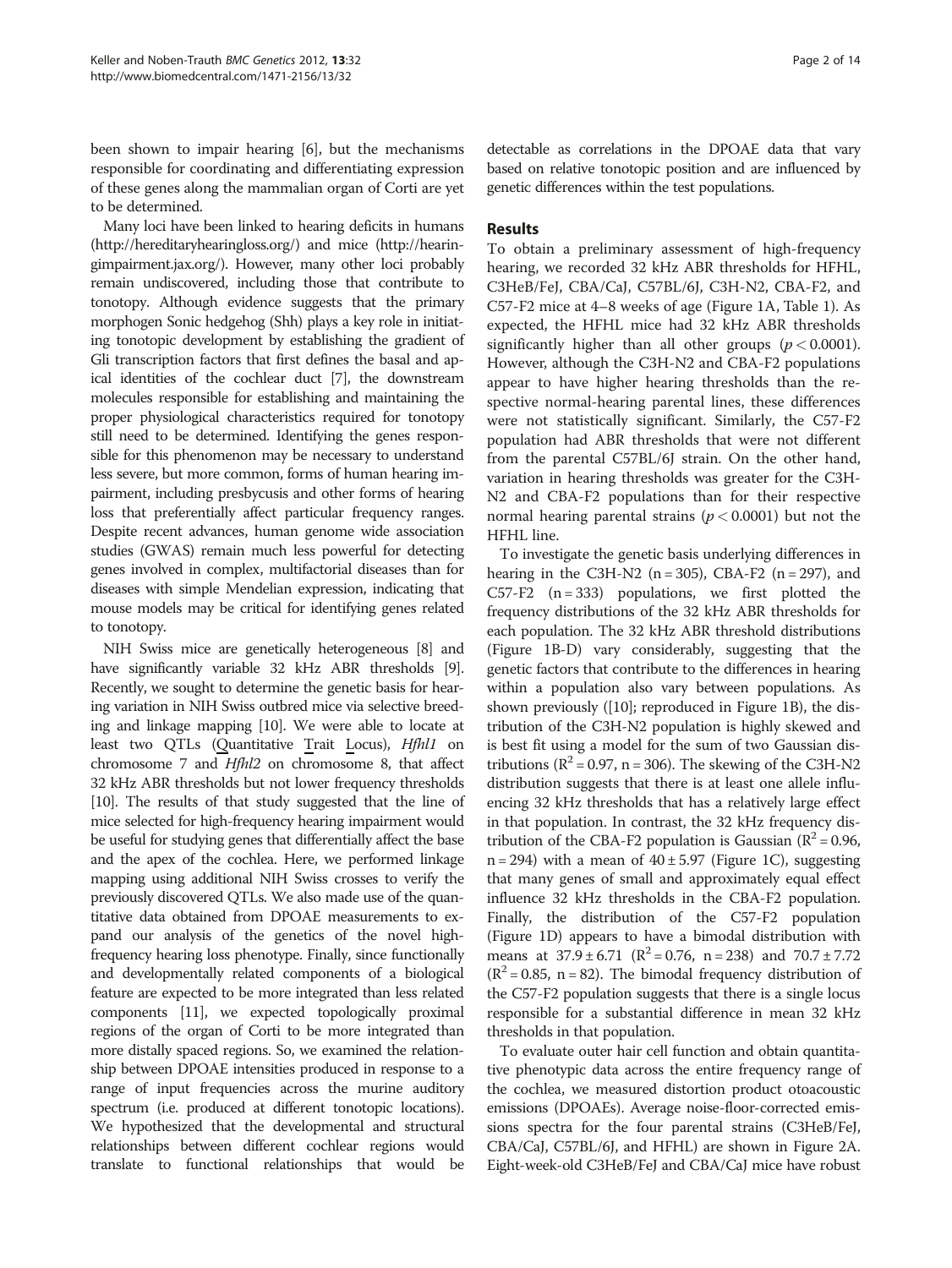<span id="page-2-0"></span>

2f1-f2 emissions at all frequencies tested. Although C57BL/6J mice do appear to have slightly lower 2f1-f2 emissions at all frequencies than C3HeB/FeJ and CBA/CaJ

Table 1 High Frequency Phenotypes by Line or Cross

|           |     | 32 kHz ABR |           | <b>HFEA</b> |           |
|-----------|-----|------------|-----------|-------------|-----------|
| Age (wks) | n   | mean       | <b>SD</b> | mean        | <b>SD</b> |
| 8         | 12  | 84.6       | 8.6       | 2.6         | 2.0       |
| $8 - 10$  | 17  | 42.4       | 3.6       | 17.9        | 3.6       |
| 8         | 12  | 35.8       | 4.7       | 18.6        | 4.0       |
| 8         | 12  | 50.4       | 16.4      | 13.4        | 6.9       |
| 8         | 21  | 37.4       | 7.0       | 19.3        | 2.4       |
| 8         | 306 | 46.7       | 12.4      | 11.2        | 6.4       |
| 8         | 294 | 42.9       | 9.0       | 16.8        | 6.5       |
| 8         | 320 | 47.4       | 15.5      | 14.9        | 8.6       |
|           |     |            |           |             |           |

wks, weeks; n, number of animals tested; SD, standard deviation; HFEA, High Frequency Emissions Average.

mice (probably the result of a single C57BL/6J mouse that had no discernable emissions at any frequency), they still appear to have relatively normal 2f1-f2 emissions at 8 weeks of age. In agreement with our previous results, the HFHL mice have 2f1-f2 emissions approximately equal to those of the C3HeB/FeJ mice until the f2 input frequency reaches about 25 kHz, but have poor emissions beyond 25 kHz and basically no emissions when the f2 input is above 30 kHz.

The DPOAE graphs and high frequency emission average (HFEA) values for the three crosses further demonstrate the heritability of the HFHL phenotype (Figure [2B-D,](#page-3-0) Table 1). As expected for a heritable trait, the HFEA values for the C3H-N2 and the CBA-F2 populations are intermediate to those of their respective parental lines (Table 1) and the DPOAE spectra exhibit a similar relationship (Figure [2B,](#page-3-0) C). Additionally, the NIHxC3H-F1 population has an average DPOAE spectrum that is approximately equal to the C3HeB/FeJ spectrum (Figure [2B](#page-3-0)),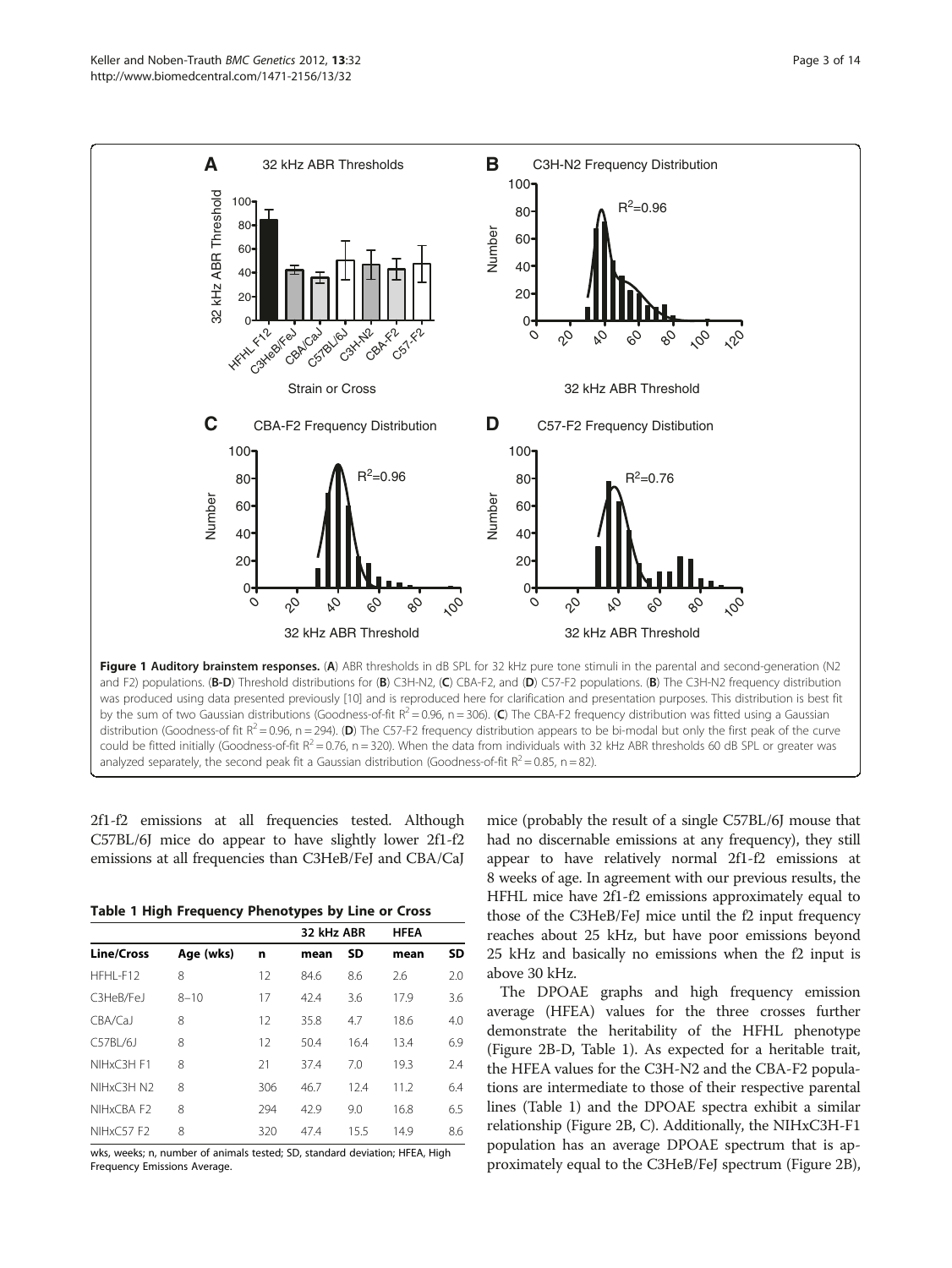<span id="page-3-0"></span>

indicating that the loss of high frequency emissions is due to recessive alleles. Interestingly, the C57-F2 population does not follow this pattern and has high-frequency hearing approximately equal to or slightly better than that of the C57BL/6J parental line (Figure 2D, Table [1\)](#page-2-0). The C57- F2 population also appears to have better low-frequency hearing than either parental line, perhaps suggesting gene interactions.

The emissions intensities within the C3H-N2 and CBA-F2 populations appear to be highly variable at frequencies above 30 kHz (Data not shown). A few individuals from each cross exhibit substantially reduced emissions at frequencies as low as 20 kHz. At frequencies slightly higher than 30 kHz, the individual spectra become more variable, with many spectra lying obviously above the mean and others clearly below. The variation in the distributions becomes less pronounced at frequencies above about 45 kHz, probably due to an increase in noise during DPOAE measurement. Based on the variation in the DPOAE spectra, for each mouse we averaged the noise-floor-corrected 30–44 kHz DPOAE values in response to 65 dB SPL f2 input to create the variable, HFEA, that represented the quality of a mouse's highfrequency emissions and was amenable to QTL analysis.

#### Correlations in DPOAE data

To determine if correlations between emissions intensities produced by different frequencies differed depending on the strain, we evaluated the correlations between 2f1-f2 distortion product intensities independently for each strain. Significant correlations between 2f1-f2 distortion product intensities are present in all four parental populations (Additional file 1: Table [S1,](#page-12-0) Additional file 2: Table [S2](#page-12-0), Additional file 3: Table [S3](#page-12-0), Additional file 4: Table [S4](#page-12-0)). For the C3HeB/FeJ and CBA/CaJ strains, most of the significant correlations occur between 23–48 kHz frequencies (Additional file 2: Table [S2](#page-12-0), Additional file 3: Table [S3](#page-12-0)). In both of these strains, the number of significant correlations exceeds the number expected by chance (C3HeB/FeJ:  $\chi^2$  = 15.4,  $p < 0.0001$ ; CBA/CaJ:  $\chi^2$  = 44.1, p  $<$  0.0001). In contrast, there were far fewer significant correlations between 2f1-f2 distortion product intensities in the HFHL mice. Furthermore, although initial examination of the C57BL/6J data suggested that a high percentage of the 2f1-f2 distortion product intensities were strongly correlated, these significant correlations were almost entirely the result of a C57BL/6J outlier that had no detectable 2f1-f2 distortion products for any f2 frequency. Since it is well documented that C57BL/6J mice have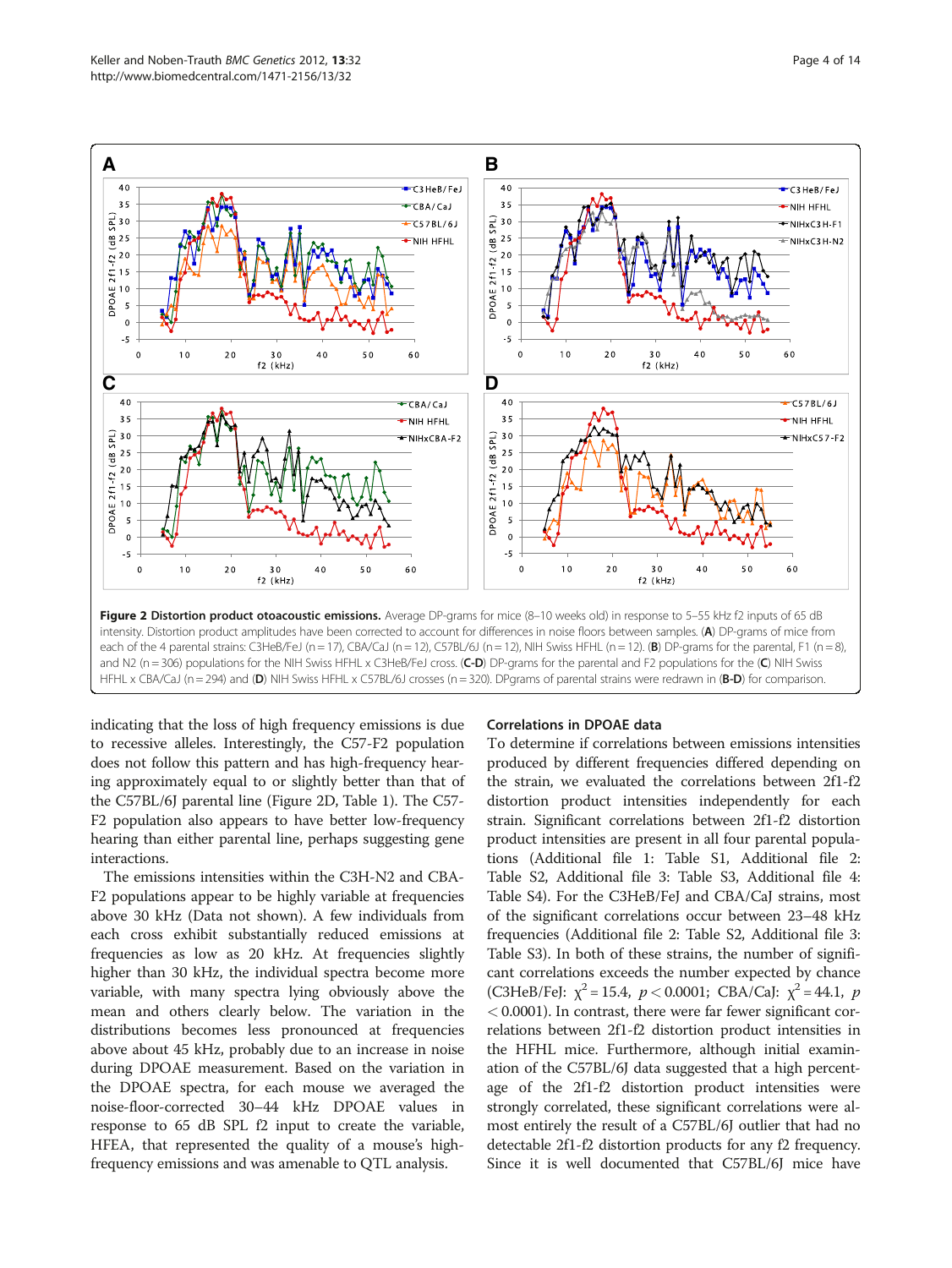relatively normal DPOAE, especially at low frequency, until at least 3 months of age (see e.g. [\[12\]](#page-13-0)), we eliminated the data from this outlier and reran the analysis for the C57BL/6J strain (Additional file 4: Table [S4](#page-12-0)). Both the C57BL/6J strain and the HFHL line had fewer significant correlations (108 and 73, respectively) than the 127 significant correlations that are expected by chance due to the large number of tests ( $p > 0.05$ ).

#### Principal components analysis of DPOAE

To reduce the noise and complexity of the DPOAE spectra and produce new variables that best explain the variance in the population, we performed Principal Component Analysis on the C3H-N2 DPOAE data (see Figure 3). The first 5 principal components explain about 53% of the variation in DPOAE data in the population. The first principal component (PC1) explains about 25% of the variation in DPOAE and has positive loadings for each of the 51 variables (the 51 2f1-f2 distortion product intensities that were recorded for 65 dB SPL f2 input intensities across a range of frequencies), so PC1 may be considered a measure of the overall magnitude of DPOAEs (Figure 3). PC2 explains approximately 11% of the variation in DPOAE and has positive loadings for most of the variables representing frequencies below 34 kHz and negative loadings for the variables representing frequencies above 35 kHz (Figure 3). Thus, PC2 seems to be a measure of reduced high-frequency emissions relative to low-frequency emissions and may serve as a good indicator of HFHL. PC3 explains approximately 9% of the variation in DPOAE and has

negative loadings for the variables representing 22–35 kHz frequencies and positive loadings for most other variables, so it seems to be a measure of reduced emissions at intermediate frequencies. PC4 and PC5 each account for only about 4% of the variation in DPOAE and appear to represent more complex contrasts. PC4 has positive loadings for the variables representing 33–42 kHz frequencies, but negative loadings for most other variables, indicating it is a measure of good intermediate frequency emissions. The loadings for PC5 seem to suggest that it is primarily an indicator of increased low frequency emissions in individuals with poor intermediate frequency emissions.

#### Genetic analysis

Although 32 kHz ABR thresholds from the C3H-N2 population were used previously for QTL analysis [\[9](#page-13-0)], we reasoned that since the HFHL defect appears to be related to OHC function the DPOAE data might be more valuable than the ABR thresholds for identifying loci responsible for hearing impairment in our populations. We therefore used PC1 in a QTL analysis to identify genes influencing differences in overall magnitude of DPOAE in our C3H-N2 population (Table [2\)](#page-5-0). The preliminary genome-wide QTL scan using the PC1 values identified two significant QTLs. A highly significant QTL (LOD = 4.6) that accounts for about 7% of the variation in PC1 lies near rs6228386 on chromosome 7. The second significant QTL  $(LOD = 3.1)$  lies near  $rs3709825$  on chromosome 9 and accounts for about 5% of the variation in PC1. Furthermore, suggestive QTLs accounting for



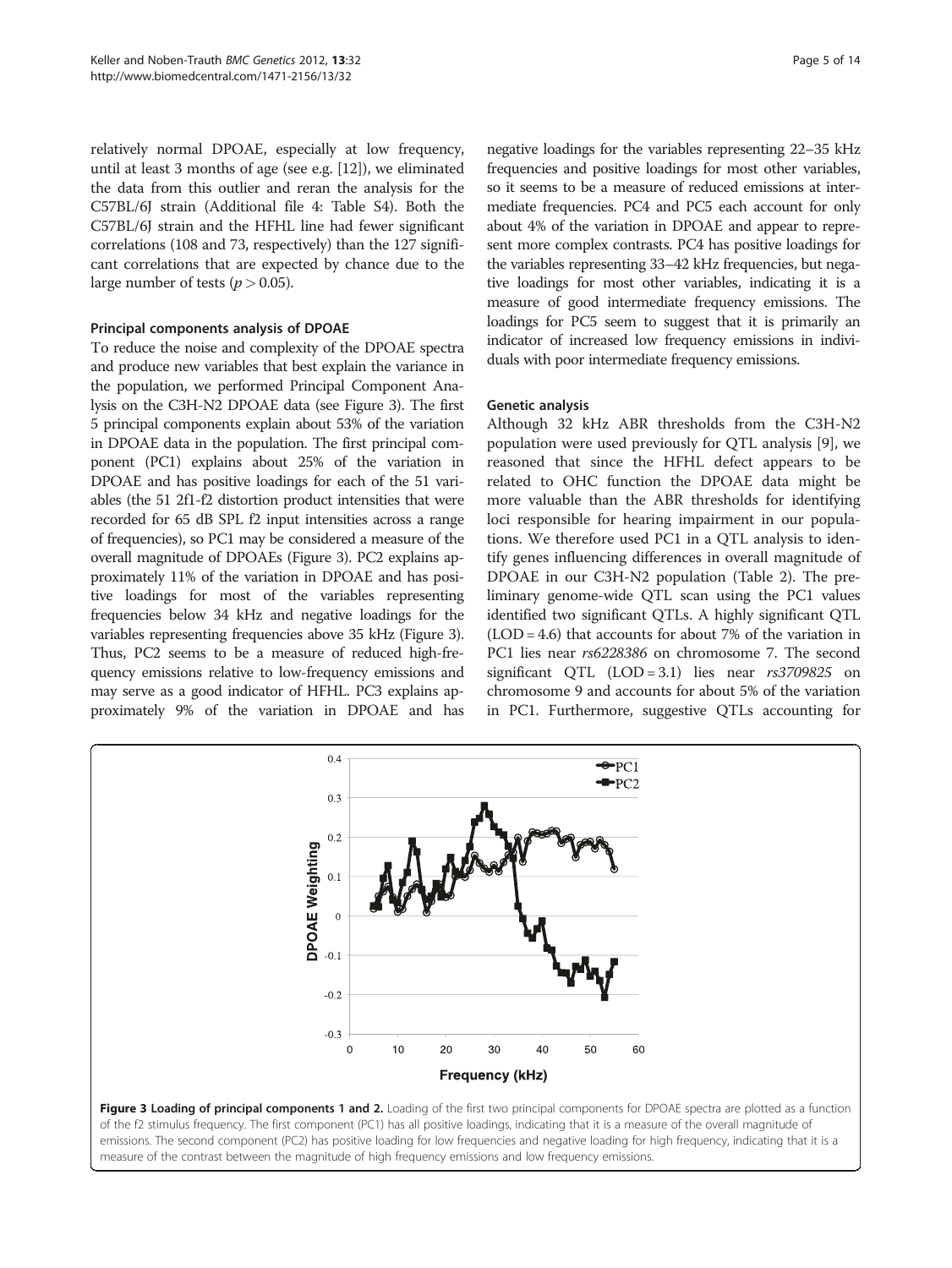<span id="page-5-0"></span>Table 2 QTL influencing DPOAE in C3H-N2 mice

| <b>Trait</b>    | Marker        | Chr | LRS (LOD)   | p Value   | Effect |
|-----------------|---------------|-----|-------------|-----------|--------|
| PC <sub>1</sub> | rs6181382     | 6   | 8.5 (1.84)  | 0.00353   | 3%     |
|                 | rs6228386     | 7   | 21.2 (4.61) | < 0.00001 | 7%     |
|                 | rs3709825     | 9   | 14.1 (3.06) | 0.00017   | 5%     |
|                 | rs3023429     | 15  | 7(1.51)     | 0.00813   | 2%     |
|                 | rs6358426     | 18  | 8.7 (1.89)  | 0.00316   | 3%     |
| <b>HFEA</b>     | rs13477127    | 3   | 7.7(1.67)   | 0.00547   | 3%     |
|                 | rs6228386     | 7   | 24.2 (5.25) | < 0.00001 | 8%     |
|                 | rs13480323    | 9   | 19.4 (4.21) | 0.00001   | 6%     |
|                 | rs3023429     | 15  | 7.9 (1.97)  | 0.00482   | 3%     |
|                 | rs6358426     | 18  | 9.1(1.97)   | 0.00255   | 3%     |
| 5-9 kHz         | rs3658401     | 5   | 12.7(2.75)  | 0.00037   | 4%     |
|                 | rs13480208    | 9   | 11.9 (2.58) | 0.00057   | 4%     |
|                 | rs3698545     | 14  | 11.5 (2.49) | 0.00070   | 4%     |
| 10-14 kHz       | rs13477504    | 3   | 7(1.51)     | 0.00819   | 2%     |
|                 | rs13479082    | 6   | 8.5 (1.84)  | 0.00347   | 3%     |
| 20-24 kHz       | qnf01.037.906 | 1   | 7.2 (1.56)  | 0.00723   | 2%     |
|                 | rs3724711     | 7   | 6.8(1.47)   | 0.00901   | 2%     |
|                 | rs6207781     | 9   | 8.6 (1.87)  | 0.00342   | 3%     |
| 25-29 kHz       | rs13476259    | 1   | 7.5(1.63)   | 0.00634   | 3%     |
|                 | rs6181382     | 6   | 7.5(1.63)   | 0.00626   | 3%     |
|                 | rs3724711     | 7   | 16.4 (3.56) | 0.00005   | 5%     |
|                 | rs6207781     | 9   | 9.6(2.08)   | 0.00199   | 3%     |
| 30-34 kHz       | rs13478952    | 6   | 7.3(1.58)   | 0.00674   | 2%     |
|                 | rs3724711     | 7   | 23.8 (5.16) | < 0.00001 | 8%     |
|                 | rs13480323    | 9   | 7.2 (1.56)  | 0.00746   | 2%     |
| 35-39 kHz       | rs3688780     | 3   | 11.4(2.47)  | 0.00074   | 4%     |
|                 | rs6160140     | 7   | 16.9 (3.67) | 0.00004   | 6%     |
|                 | rs13480323    | 9   | 18.4 (3.99) | 0.00002   | 6%     |
|                 | rs3023429     | 15  | 8.1(1.76)   | 0.00432   | 3%     |
|                 | rs6358426     | 18  | 7.3 (1.58)  | 0.00683   | 2%     |
| 40-44 kHz       | rs3688780     | 3   | 11.1(2.41)  | 0.00087   | 4%     |
|                 | rs13477669    | 4   | 7.5 (1.63)  | 0.00603   | 3%     |
|                 | rs6228386     | 7   | 13.8 (2.99) | 0.00020   | 5%     |
|                 | rs13480323    | 9   | 17.1(3.71)  | 0.00004   | 6%     |
|                 | rs3023429     | 15  | 8 (1.74)    | 0.00473   | 3%     |
| 45-49 kHz       | rs13482141    | 14  | 9.4(2.04)   | 0.00216   | 3%     |
|                 | rs3023429     | 15  | 8.7 (1.89)  | 0.00317   | 3%     |
| 50-55 kHz       | rs3688780     | 3   | 10(2.17)    | 0.00155   | 3%     |
|                 | rs13459177    | 15  | 7.6 (1.65)  | 0.00599   | 3%     |

Chr, chromosome; HFEA, High Frequency Emissions Average.

2–3% of the variation were detected on chromosomes 6, 15, and 18.

Although the results of the QTL analysis using PC1 were interesting, PC1 appears to be related to the magnitude of the 65 dB DPOAE spectra across all frequencies, while the most intriguing feature of the hearing loss in our populations is its frequency specificity. Therefore, we elected to search for QTLs using PC2, PC3, and HFEA, which subdivided the frequency spectra. No significant QTLs were detected for PC2 and PC3, but the analysis of HFEA revealed 2 highly significant QTLs (Table 2). A highly significant QTL (LOD = 5.2) that accounted for about 8% of the variation in HFEA values was located near rs6228386 on chromosome 7. Another QTL (LOD = 4.2) accounted for about 6% of the variation in HFEA and was located on chromosome 9 near rs13480323. Additional loci suggestive of QTLs were identified on chromosomes 3, 15, and 18. These putative QTLs were each responsible for about 3% of the variation in HFEA values.

To determine whether different genes affect the emissions values depending on the frequency evaluated, we decomposed the 65 dB 2f1-f2 distortion product intensity data and created a series of average DPOAE intensities calculated from frequency ranges of approximately 5 kHz each (5–9 kHz, 10–14 kHz, 15–19 kHz, 20–24 kHz, 25–29 kHz, 30–34 kHz, 35–39 kHz, 40–44 kHz, 45–49 kHz, and 50–55 kHz) of the 65 dB DPOAE frequency spectra. Then, we ran marker regressions on the average DPOAE values calculated for the ten 5 kHz segments. A number of suggestive and significant QTLs were detected (Table 2). All of these QTLs affected only a subset of the 5 kHz segments. However, the QTLs generally appeared to affect multiple segments that tended to be clustered together (Figure [4](#page-6-0)). A QTL on chromosome 7 near rs6160140 significantly affected the segments encompassing the entire 25–44 kHz frequency range and a QTL on chromosome 9 near rs13480323 significantly affected segments in the 35–44 kHz frequency range. Loci on chromosome 3 and 15 were suggestive of QTLs with effects on the 35–55 kHz frequency range.

To more accurately identify the locations of the two most significant QTLs affecting DPOAEs, we performed composite interval mapping for HFEA on both chromosome 7 and chromosome 9 (Figure [5](#page-6-0)). In these analyses, we included the highly significant locus located on the opposite chromosome as background. The QTL on chromosome 7 encompasses much of the chromosome and spans the *Hfhl1* interval that we detected previously using ABR thresholds [\[10](#page-13-0)]. The QTL on chromosome 9 appears to lie at approximately  $40 \pm 10$  cM.

Although we were unable to perform genome-wide QTL mapping for the CBA-F2 and C57-F2 populations, we were able to genotype them at a few loci for association mapping. To confirm our earlier analysis, the mice from the CBA-F2 and C57-F2 populations were genotyped at loci on chromosomes 7 and 9 that are located near the QTLs that we detected in the C3H-N2 population (see Table [3](#page-7-0)). Furthermore, we genotyped each population at loci on chromosome 8 that are located near Hfhl2, a locus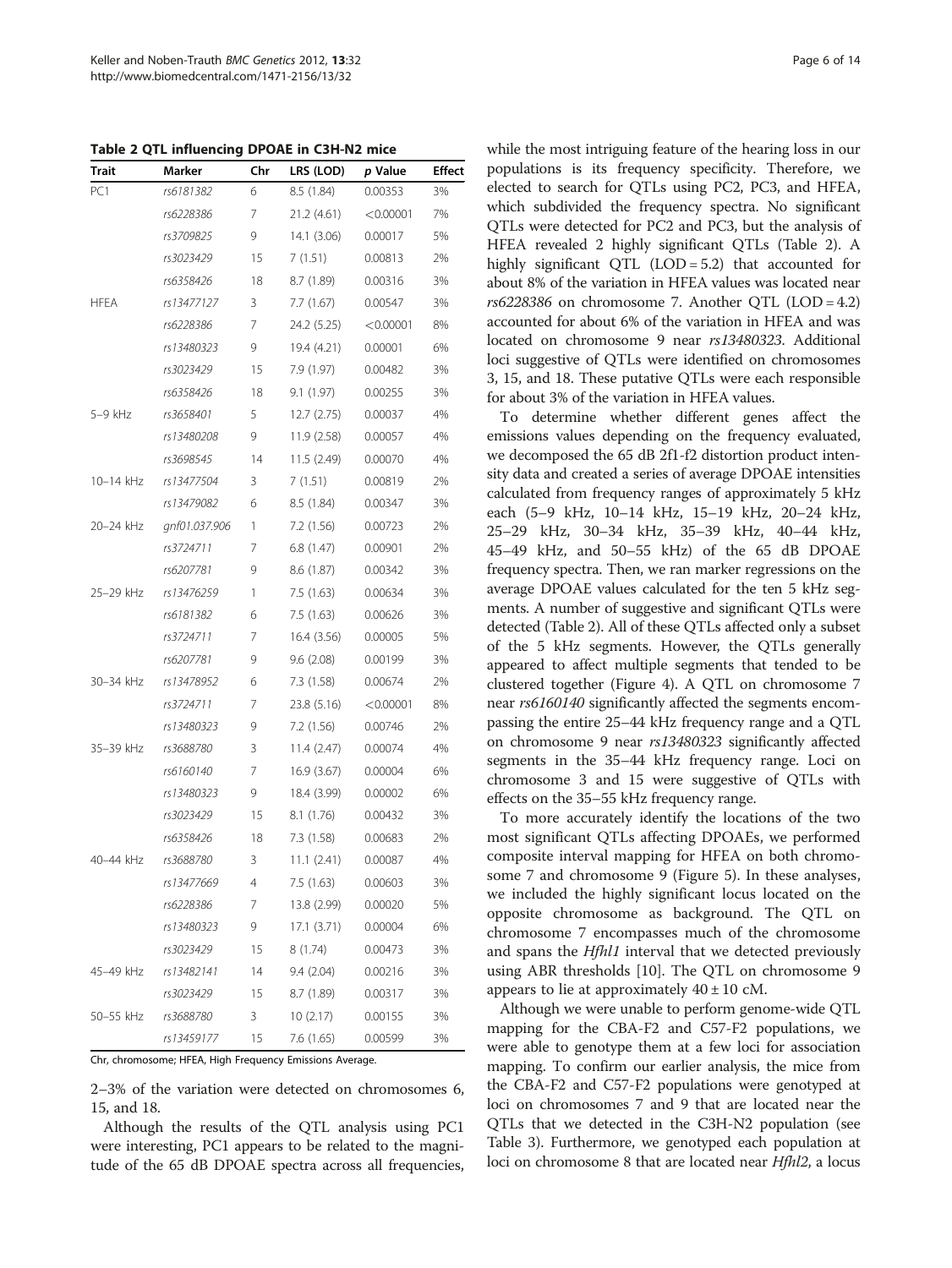<span id="page-6-0"></span>

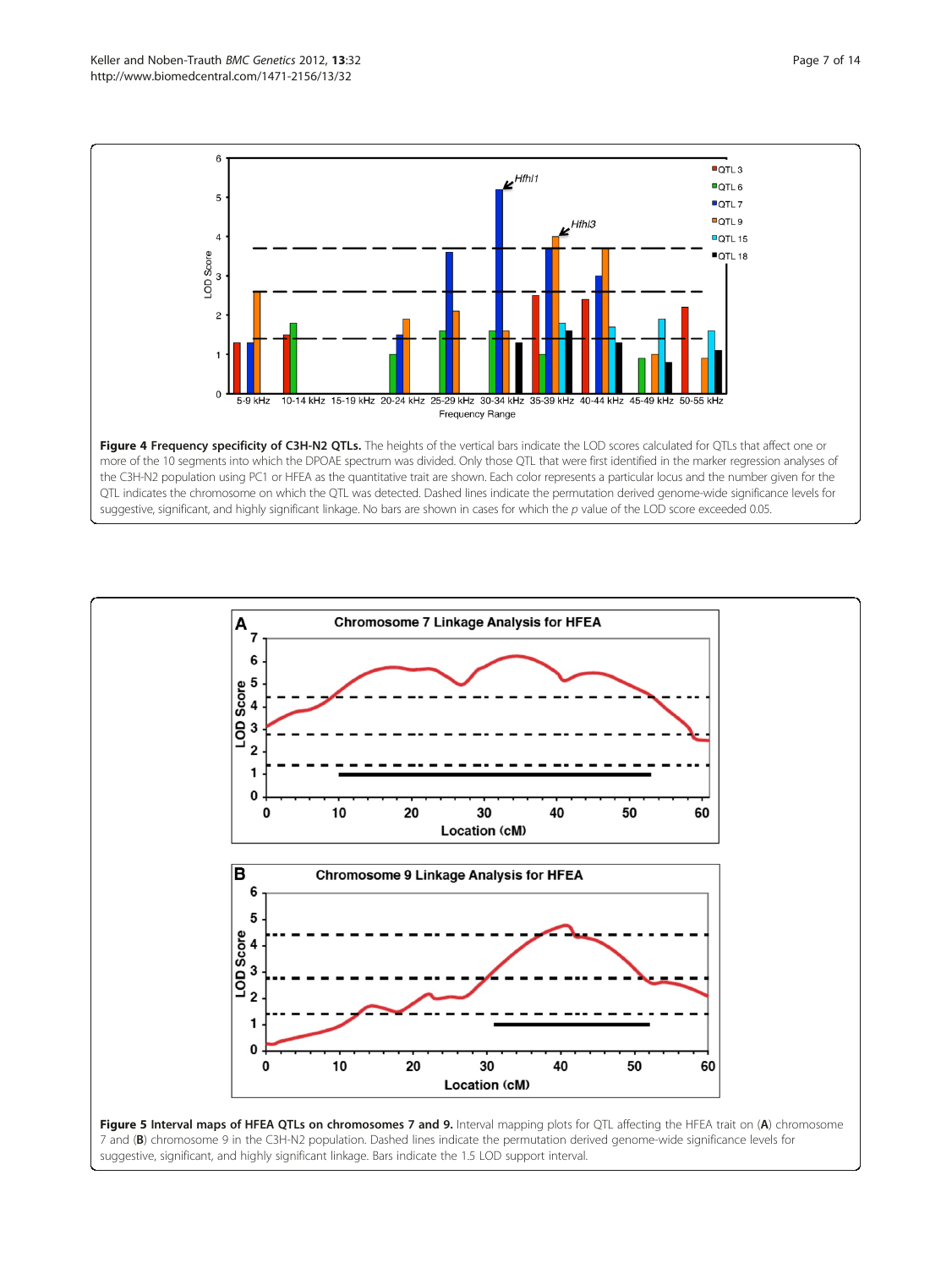| Cross                      |    | Chr Locus  | (Mbp) | <b>Location Corresponding</b><br>C3H-N2 SNP Interval |
|----------------------------|----|------------|-------|------------------------------------------------------|
| $C57-F2$<br>$\overline{7}$ |    | D7MIT83    | 59.0  | rs13479325*-rs6279696                                |
|                            | 8  | rs13479840 | 78.3  | rs3667255-rs6296891*                                 |
|                            |    | rs13479929 | 97.3  | rs3661882*                                           |
|                            | 9  | rs13480341 | 90.8  | rs13480325*-rs3088463                                |
|                            | 10 | rs13480480 | 7.5   | CEL10 3989939*-CEL10 20959105                        |
|                            |    | rs3089912  | 20.7  | CEL10 20959105*-rs6391751                            |
|                            |    | rs13480550 | 25.0  | CEL10 20959105*-rs6391751*                           |
|                            |    | rs13480621 | 59.9  | rs6391751-rs3682523                                  |
|                            |    | rs29365220 | 81.7  | rs3682523-rs8258353*                                 |
|                            |    | rs13480720 | 96.8  | rs13480720*                                          |
|                            |    | rs13480777 | 115.6 | rs13480720                                           |
| CBA-F2                     | 7  | rs8255275  | 46.0  | rs6228386-rs6160140                                  |
|                            |    | rs3680765  | 56.6  | rs6160140*-rs13479325*                               |
|                            |    | rs3719301  | 64.2  | rs13479325-rs6279696                                 |
|                            | 8  | rs13479840 | 78.3  | rs3667255-rs6296891*                                 |
|                            |    | rs13479916 | 94.3  | rs6296891-rs3661882*                                 |
|                            | 9  | rs13480313 | 84.0  | rs13480208-rs13480323*                               |
|                            | 10 | rs3089912  | 20.7  | CEL10_3989939-CEL10_20959105*                        |
|                            |    | rs13480550 | 25.0  | CEL10 20959105*-rs6391751*                           |
|                            |    | rs13480581 | 38.7  | rs6391751-rs3682523                                  |
|                            |    | rs13480652 | 74.1  | rs3682523*-rs8258353                                 |
|                            |    | rs13480720 | 96.8  | rs13480720*                                          |
|                            |    | rs13480777 | 115.6 | rs13480720                                           |

<span id="page-7-0"></span>Table 3 Loci Genotyped in C57-F2 and CBA-F2 Crosses

Table 4 QTL influencing hearing in CBA-F2 and C57-F2

| Line     | <b>Trait</b>    | Chr | Marker         | LRS (LOD)    | p Value   | <b>Effect</b> |
|----------|-----------------|-----|----------------|--------------|-----------|---------------|
| $C57-F2$ |                 |     |                |              |           |               |
|          | 32 kHz ABR      | 10  | rs13480621     | 280.2 (60.7) | < 0.00001 | 57%           |
|          | <b>HFEA</b>     | 10  | rs13480621     | 311.6 (67.6) | < 0.00001 | 63%           |
|          |                 | 7   | <b>D7MIT83</b> | 10.2(2.2)    | 0.00614   | 2%            |
|          | PC <sub>1</sub> | 10  | rs13480621     | 259.9 (56.4) | < 0.00001 | 56%           |
|          | PC <sub>2</sub> | 10  | rs13480621     | 25.8(5.6)    | < 0.00001 | 8%            |
|          | PC <sub>3</sub> | 10  | rs39365220     | 12.0(2.6)    | 0.00250   | 4%            |
|          | 5-9 kHz         | 10  | rs3089912      | 19.2 (4.2)   | 0.00007   | 6%            |
|          | 10-14 kHz       | 10  | rs13480621     | 20.4 (4.4)   | 0.00004   | 6%            |
|          | 15-19 kHz       | 10  | rs13480621     | 35.3(7.7)    | < 0.00001 | 11%           |
|          | 20-24 kHz       | 10  | rs13480621     | 143.0 (31.0) | < 0.00001 | 36%           |
|          | 25-29 kHz       | 10  | rs13480621     | 202.6 (43.9) | < 0.00001 | 47%           |
|          | 30-34 kHz       | 10  | rs13480621     | 250.1 (54.3) | < 0.00001 | 55%           |
|          | 35-39 kHz       | 10  | rs13480621     | 290.1 (62.9) | < 0.00001 | 60%           |
|          |                 | 7   | <b>D7MIT83</b> | 11.4(2.5)    | 0.00336   | 2%            |
|          | 40-44 kHz       | 10  | rs13480621     | 176.2 (38.2) | < 0.00001 | 43%           |
|          | 45-49 kHz       | 10  | rs13480621     | 178.1 (38.6) | < 0.00001 | 22%           |
|          | 50-55 kHz       | 10  | rs13480621     | 87.8 (19.0)  | < 0.00001 | 24%           |
| CBA-F2   |                 |     |                |              |           |               |
|          | <b>HFEA</b>     | 7   | rs3680765      | 19.7 (4.27)  | 0.00005   | 7%            |
|          |                 | 9   | rs13480313     | 10.9(2.4)    | 0.00425   | 4%            |
|          | PC1             | 7   | rs3680765      | 18.5 (4.0)   | 0.00010   | 6%            |
|          | PC <sub>3</sub> | 7   | rs3719301      | 10.9(2.4)    | 0.00428   | 4%            |
|          | 35-39 kHz       | 7   | rs3680765      | 22.4 (4.9)   | 0.00001   | 7%            |
|          | 40-44 kHz       | 7   | rs3680765      | 13.4(2.9)    | 0.00122   | 5%            |
|          |                 | 9   | rs13480313     | 11.0(2.4)    | 0.00415   | 4%            |
|          | 45-49 kHz       | 7   | rs3680765      | 15.1(3.3)    | 0.00053   | 5%            |
|          | 50-55 kHz       | 7   | rs8255275      | 11.4(2.5)    | 0.00346   | 4%            |

that was found to affect only 32 kHz ABR thresholds in a previous study using NIH Swiss mice (Table 3). Finally, we genotyped both populations at loci all along chromosome 10 in order to account for effects of the  $Cdh23^{ahl}$  mutation in the C57-F2 cross (Table 3).

We detected significant QTLs on both chromosome 7 and chromosome 9 in the CBA-F2 population, confirming the results of the C3H-N2 population (Table 4). We also detected a chromosome 7 QTL in the C57-F2 population. However, its effects were small, probably because of the highly significant QTL of large effect that is located on chromosome 10 (Table 4) that probably represents the effect of the Cdh23<sup>ahl</sup> allele that is known to be present in the C57BL/6J strain [[13](#page-13-0)].

In addition to testing for single locus effects, we also tested whether any two loci interacted to affect 32 kHz ABR thresholds, HFEA, or PC1-3 in each of the populations. This was done using very stringent conditions in order to reduce the possibility that the large number of tests might give Chr, chromosome; HFEA, High Frequency Emissions Average.

spurious positive results. Under these stringent criteria, no significant interactions were detected in any of our populations.

#### **Discussion**

In this study, we produced several crosses to investigate the genetic basis of impaired high frequency hearing in the HFHL line of mice. To fully explore the entire range of hearing, we used a number of methods for quantifying and dissecting the DPOAE data from our populations. These methods produced different values that could be used in QTL mapping. We detected a QTL on chromosome 7 (*Hfhl1*) and a QTL on chromosome 9 (*Hfhl3*) that significantly affect hearing. Furthermore, our analysis allowed us to refine the frequency ranges that these two QTLs affect and to detect additional putative QTLs with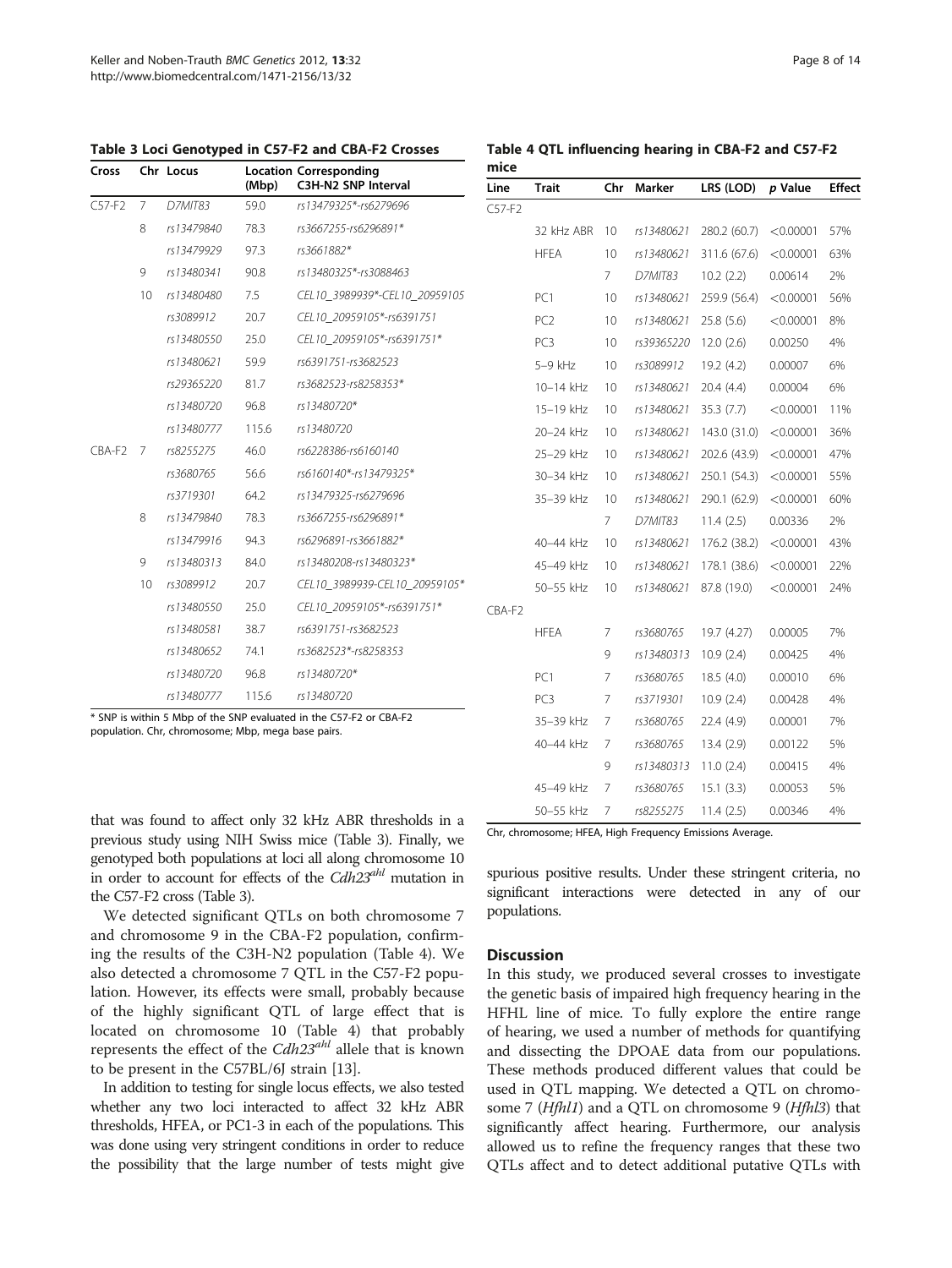suggestive effects on DPOAE that were undetectable using ABR thresholds. The QTLs were scattered throughout the genome, varied considerable in effect size, and appeared to have frequency-specific effects in many cases.

### QTL effects

Several SNPs on chromosome 7 were found to have significant effects on hearing in the whole genome scan of the C3H-N2 population. In general, these SNPs lie relatively near one another on the chromosome and are contained within the confidence interval of the rather broad QTL peaks observed for each trait. These loci probably all represent the same QTL on chromosome 7, although it is possible that linked loci are involved. This presumptive chromosome 7 QTL affected multiple measures of hearing in both the C3H-N2 and CBA-F2 population and accounted for as much as 8% and 7% of the observed variation in DPOAE, respectively. Although the effects were much less noticeable in the C57-F2 population, it was detected in that population as well, despite the potentially confounding effects of the highly significant chromosome 10 QTL. The chromosome 7 QTL that we detected in this study is in the same region as the *Hfhl1* locus that we previously identified as being responsible for increased 32 kHz ABR thresholds in both the HFHL line and in another line of mice produced from the NIH Swiss stock [[10](#page-13-0)]. Our results confirm the effect of the Hfhl1 locus and confine its effect to the 25–44 kHz region of the tonotopic map.

Several linked loci on chromosome 9 were found to significantly affect a number of DPOAE values in the C3H-N2 population. These chromosome 9 loci, like those on chromosome 7, probably all represent a single QTL (Hfhl3). Although undetectable using ABR thresholds, Hfhl3 explains as much as 6% of the observed variation in the DPOAE of the C3H-N2 population. Interestingly, our analysis indicates that the effect of Hfhl3 is restricted to the 35–44 kHz region of the tonotopic map. Although Hfhl3 was found to have moderate effects on multiple measures of hearing in both the C3H-N2 and the CBA-F2 lines, the single locus genotyped in the same region of chromosome 9 in the C57-F2 cross did not significantly affect hearing. This could be due to reduced power to detect a QTL of moderate effect in the presence of the chromosome 10 locus of large effect, or due to insufficient linkage between the chromosome 9 SNP that was genotyped and the actual locus affecting hearing, although the locus chosen is in the middle of the confidence interval for the QTL in the C3H-N2 population. Interestingly, in our previous study using HFHL mice, a suggestive QTL influencing 32 kHz ABR thresholds was detected at rs13480208 (at 55 Mbp on chromosome 9, Build 34) in the HFHL-N2 population [\[10](#page-13-0)]. This is close to the location of the rs13480323 (at 84 Mbp) and rs13480313 (at 88Mbp) SNPs that significantly affected DPOAE in this study.

The *Hfhl1* and *Hfhl3* loci only explain a portion of the variation in high-frequency hearing observed in the C3H-N2 and CBA-F2 populations. Additional loci of small effect and epistasis probably account for much of the remainder of the variation and may also explain the severity of the hearing phenotype observed in our HFHL line compared to the relatively mild phenotypes exhibited in the C3H-N2 and CBA-F2 populations. By dividing the frequency spectra of the C3H-N2 population into smaller segments, we detected a number of additional loci that potentially account for residual variation in the C3H-N2 population, supporting the role of additional loci in the HFHL phenotype. However, epistatic effects probably play a role as well since abundant epistasis has been documented in studies of a number of complex traits [\[14](#page-13-0)-[16](#page-13-0)]. Additional genotyping and an in-depth analysis of epistasis in the CBA-F2 population could greatly increase our understanding of the genetic architecture of the HFHL phenotype.

The QTL with the largest effect in the C57-F2 population was on chromosome 10 near rs13480621. This QTL accounted for over 50% of the variation in 32 kHz ABR thresholds, HFEA, and PC1 in the C57-F2 population, but was not detected in the other two crosses, suggesting that the allele responsible segregated in the C57BL/6J P0 strain. Given its location and the population in which it was detected, the QTL on chromosome 10 near rs13480621 is almost certainly the result of the Cdh23 locus that is known to reside in the same region of chromosome 10. The  $Cdh23<sup>ahl</sup>$  allele contributes to age-related hearing loss in many inbred strains, including the C57BL/6J strain [\[13](#page-13-0)] from which the C57-F2 population was produced.

The failure to detect a chromosome 7 QTL for ABR thresholds in the C57-F2 population may simply be because the large effect of the chromosome 10 QTL obscured its effects. Decreased power could also explain the failure to detect QTL affecting 32 kHz ABR thresholds in the CBA-F2 population. However, it is possible that the CBA-F2 population possesses one or more genetic modifiers that attenuate the effects of the reduced emissions such that ABR thresholds are normal despite the reduced emissions. Genetic background and genetic modifiers have been found to attenuate the effects of a number of other genes that affect hearing in mice [\[17\]](#page-13-0). We did not detect any genetic interactions in this study, but the power to detect them is low and we used stringent criteria to limit the chance of detecting false positives.

#### Analysis of DPOAE spectra

In this study, the chromosome 7 QTL had a significant effect on PC1, an indicator of the overall magnitude of DPOAE, suggesting that the effects of Hfhl1 might not be specific to high-frequency hearing. However, by dividing the DPOAE into 5-kHz segment, we showed that the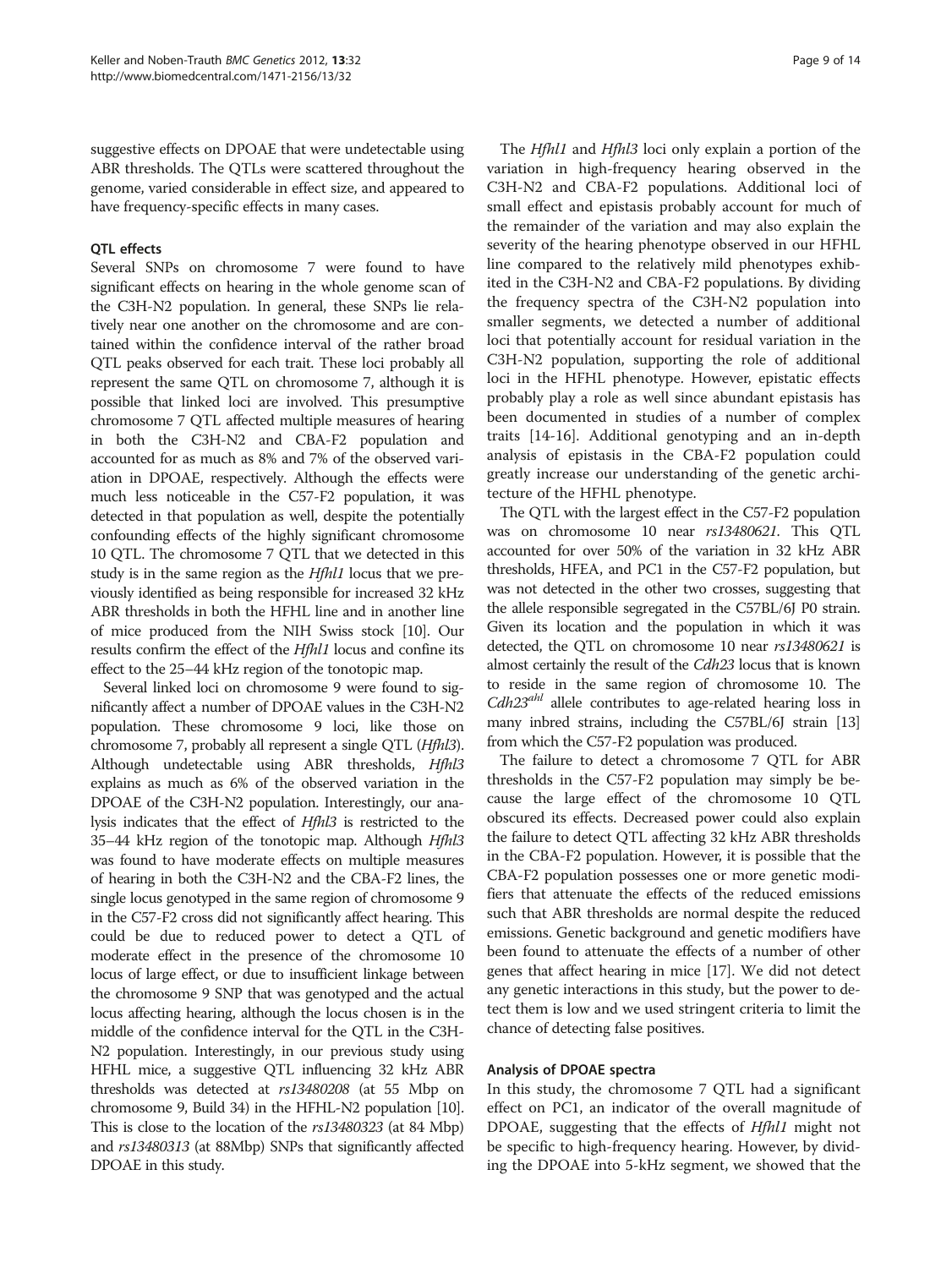chromosome 7 QTL has no effect on frequencies below 20 kHz, but significantly affects DPOAEs between 25 kHz and 44 kHz. In fact, the effects of this QTL are greatest for 30–39 kHz frequencies in all three of our populations. Thus, it appears that this effect on PC1 is primarily, if not completely, due to its effect on the highfrequency portion of the spectrum. These results support the frequency-specific role of Hfhl1 that the ABR data suggested [\[10\]](#page-13-0).

Our analysis using HFEA produced very similar results to the analysis using PC1, supporting the validity of using our somewhat arbitrary divisions of the DPOAE spectra as quantitative traits for mapping. Dividing the DPOAE spectra into segments for analysis of frequencyspecific QTLs is further validated by the results of the correlation matrices of the DPOAE data which seem to support our hypotheses that emissions intensities produced in response to similar frequencies would be more correlated than those produced in response to less similar frequencies and that any alleles that decrease hearing would reduce those correlations. By dividing the emissions spectra, we found that different QTLs affected emissions for different frequencies and that each only affected a portion of the entire frequency spectrum (see Table [2\)](#page-5-0). These results should not be over-interpreted to mean that the QTLs have discrete boundaries of expression in the cochlea or that they are active in specific tonotopic regions only. The effects of these QTLs might be detectable at particular frequencies because their functions are less critical in seemingly unaffected regions. However, the QTL boundaries could also be the result of cochlear mechanics that accentuate hearing deficits caused by those QTLs in certain regions, or because our power to detect QTL effects is lower in other cochlear regions.

It is somewhat surprising that our analysis did not produce additional principal components for which we could detect QTLs. This is particularly true for PC2 because the loadings indicated that it was a measure of the contrast between an individual's high-frequency and low-frequency emissions, which would appear to best describe the difference between HFHL and normal hearing mice. However, perhaps there was simply insufficient power to detect QTLs accounting for the variation remaining in the population after the effects of PC1 were removed. This would be especially true if PC2 was the result of gene interactions.

# Implications of analysis

The QTLs discovered in this study affect hearing via attenuation of outer hair cell function in the base of the cochlea. Dysmorphic hair bundles are common in hearing loss [[18\]](#page-13-0) and the high frequency (basal) portion of the cochlea seems to be most sensitive to damage.

However, our previous morphological analyses did not reveal abnormalities in the OHC hair bundles that coincided with the onset of hearing loss [\[10\]](#page-13-0). Furthermore, mutations that affect hair bundle morphology often produce severe or progressively worsening hearing loss [[10](#page-13-0),[18](#page-13-0)], while hearing loss is mild and relatively stable in the NIH Swiss mice [\[10](#page-13-0)]. Similarly, mutations that cause changes in endolymph composition can alter the endocochlear potential and disrupt OHC function by preventing mechano-electrical transduction [[19](#page-13-0)]. Although ion concentrations were not tested, the endocochlear potential is normal in NIH Swiss mice [\[10\]](#page-13-0).

The early-onset, frequency-specific, and stable nature of the hearing loss in NIH Swiss mice suggests that the loci responsible for the phenotype may have a developmental role that differs in importance along the cochlear duct. A number of gene products have been shown to have a graded expression along the organ of Corti [\[4](#page-13-0)], so it is conceivable that a hypomorphic allele of one of these genes might have a mild and frequency-specific effect on hearing. On the other hand, theoretical modeling demonstrated that cochlear shape might affect cochlear response, at least for low frequency sounds [[20](#page-13-0)]. Similarly, it is possible that sensitivity to high-frequency sounds could also be reduced by morphological or compositional changes to the cochlear duct, tectorial membrane, or basilar membrane since properties of these structures vary tonotopically [\[1\]](#page-13-0) and data suggests that cochlear function is dependent on the mechanical properties of these cochlear structures [[21](#page-13-0)]. Although gross morphology looked normal in NIH Swiss mice [\[10\]](#page-13-0), a more detailed analysis of the relative size and shape as well as the molecular composition of these mechanically important components is needed.

Although most mapping studies have used ABR thresholds to identify QTLs responsible for differences in hearing, others have used CAP thresholds [[22,23](#page-13-0)], and at least one previous study used DPOAE amplitude [[24\]](#page-13-0). Using either PC1 or HFEA to summarize the DPOAE values we were able to detect a chromosome 7 QTL in all of our populations even though we did not detect the QTL in either the NIHxC57-F2 population or the NIHxCBA-F2 population when ABR thresholds were used. Similarly, Hfhl3 was only detected when DPOAE values were used in the analysis. Furthermore, using DPOAE data we were able to detect a number of putative loci of small effect that were not recognized in our previous analysis using ABR thresholds [\[10\]](#page-13-0). Most interestingly, by using DPOAE data, refine the regions affected by *Hfhl1* and *Hfhl3* to limited portions of the entire hearing spectrum. These results suggest that DPOAE measurements coupled with QTL analyses should be given serious consideration when designing experiments to investigate the molecular basis of hearing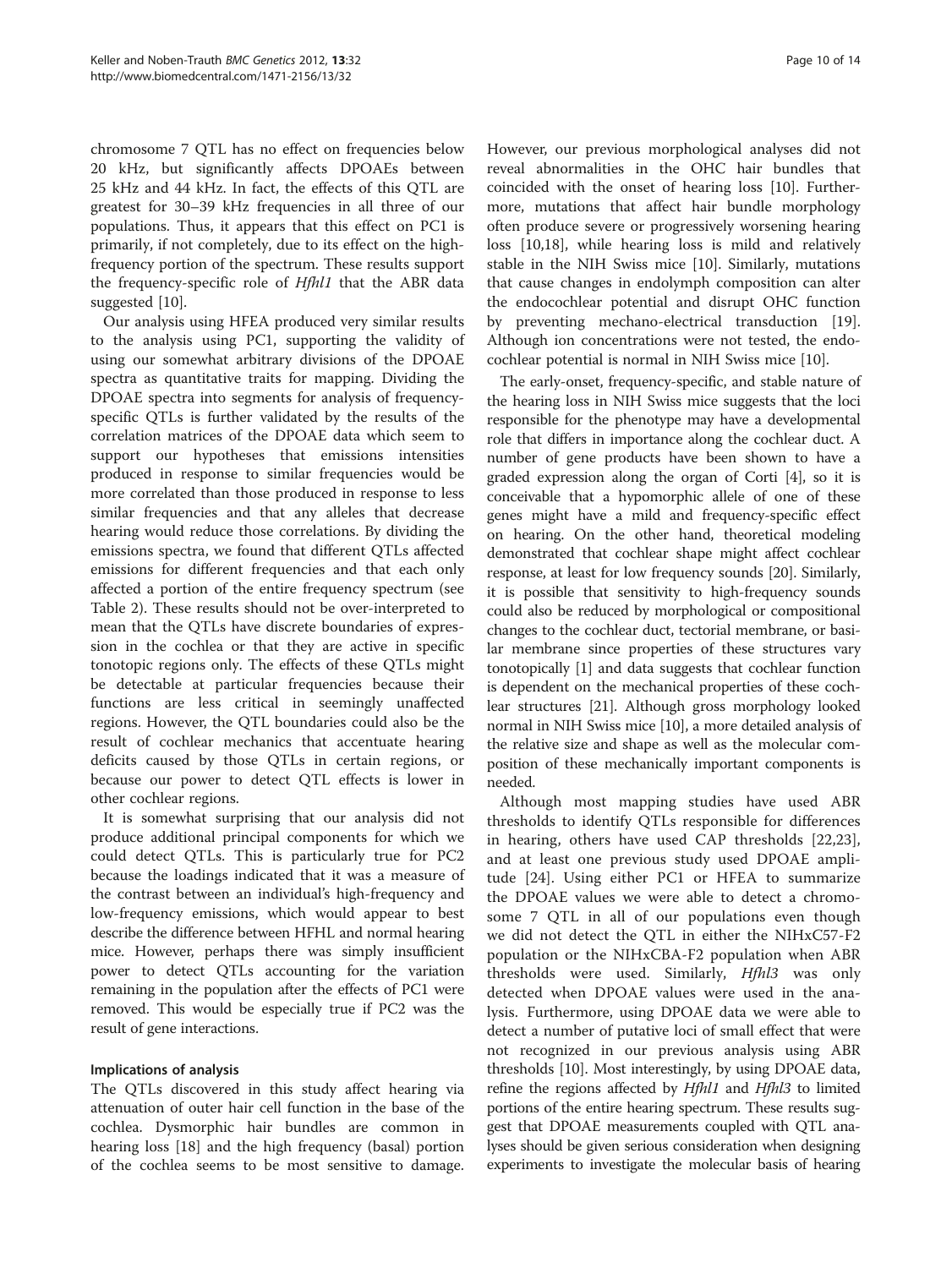loss, particularly since DPOAEs are sometimes able to detect changes in hearing that are undetectable via ABR [[25](#page-13-0)] and DPOAE efficiently provides a more thorough map of the cochlea than standard ABR protocols.

#### Conclusions

The non-progressive nature of the HFHL phenotype makes the HFHL line of mice useful for studying the genetic basis of frequency-specific hearing loss. By crossing the HFHL line with different strains, we identified two QTLs that affect emissions intensity over a limited portion of the DPOAE spectrum and other putative loci with similarly frequency-specific roles. These results support the hypothesis that frequency-specific hearing loss is the result of regionally specific gene activity along the organ of Corti, and suggest that DPOAE measurements combined with QTL mapping is a useful strategy for determining the molecular factors underlying basal to apical differences in hearing acuity.

# Methods

#### Population

NIH Swiss mice were obtained from Charles River Laboratories (Wilmington, MA). C3HeB/FeJ, CBA/CaJ and C57BL/6J mice were obtained from The Jackson Laboratory (Bar Harbor, Maine). High frequency hearing loss (HFHL) mice were generated by selectively breeding NIH Swiss mice that had good hearing at low frequency, but poor high-frequency hearing. This was followed by several (12–15) generations of inbreeding [[10\]](#page-13-0). Although the line was not entirely isogenic at this stage, the HFHL phenotype was 100% penetrant with consistent expression in the HFHL line, so we considered the mice sufficiently inbred at this point to begin our experiment. A few F12-F15 HFHL mice were crossed to C3HeB/FeJ, CBA/CaJ and C57BL/6J mice to create three different F1 populations. Several (HFHL x C3HeB/FeJ) F1 mice were backcrossed to HFHL mice to produce a population of [(HFHL x C3HeB/FeJ) x HFHL] N2 mice, hereafter C3H-N2 mice (n = 306). Additionally, randomly selected (HFHL x CBA/CaJ) F1 and (HFHL x C57BL/6J) F1 mice were each intercrossed to produce two F2 populations, hereafter designated CBA-F2  $(n = 294)$  and C57-F2  $(n = 320)$ , respectively. The care and use of animals were performed in compliance with the guidelines at the National Institutes of Health and approved by the Animal Care and Use Committee of the NINDS/NIDCD.

#### Auditory brain stem response measurements

Auditory-evoked brain stem response (ABR) measurements were made with the Smart-EP version 10 (Intelligent Hearing System, IHS; Miami, Florida) computer-aided evoked potential system. The system was modified with high frequency transducers to permit high frequency

measurements. Electrodes were inserted subdermally at the vertex of the cranium (active) and ventrolaterally to the right (reference) and the left (ground) ears. The instrument generated specific acoustic stimuli and then measured and displayed the evoked brainstem responses of anesthetized mice. A series of acoustic stimuli were delivered from the high-frequency transducers to the right outer ear canal. Mice were presented with a 32 kHz pure tone that was varied in intensity from 100 dB SPL to 10 dB SPL in 5 dB increments. Each intensity level was presented at a rate of 19.1 times/s for 350 sweeps. The lowest intensity producing two consistent characteristic waveforms was recorded as the 32 kHz ABR threshold.

#### Distortion product otoacoustic emission measurements

DPOAEs were measured with National Instruments (NI) LabView 8.6 software installed on a PC. An NI PCI-4461 Dynamic Signal Analyzer (DSA) sound card and Clarion SRU310H high frequency dome tweeters were used to deliver two pure tones into the outer ear canal of each mouse. The two tones, f1 and f2, had a fixed f2/f1 ratio of 1.25 and presentation intensities of  $f2 = f1 - 10$  dB. The  $f2$ tones were varied from 5 kHz to 55 kHz over a range of intensities (15 dB SPL to 85 dB SPL in 10 dB increments). The amplitudes of the 2f1- f2 distortion products were recorded along with the corresponding noise floor measurements. All calculations performed on DPOAE were performed on noise floor corrected amplitudes.

#### Analysis of DPOAE spectra

In order to extract pertinent information from the large amount of data provided by the DPOAE measurements, we analyzed the data in several ways. First, we reasoned that good frequency discrimination might require proximal portions of the organ of Corti to be more developmentally and functionally integrated than regions that are more distal. Thus, we hypothesized that within a particular strain, the intensity of the 2f1-f2 distortion products would be more correlated for similar f1 frequencies than for frequencies that were farther apart. To test this, we calculated the correlation coefficients between the 2f1-f2 distortion products resulting from different 65 dB f2 tones and looked for patterns among the correlation coefficients. Furthermore, we suspected that alleles that affect hearing could alter the correlations between the distortion products intensities produced in response to stimuli of different frequencies, particularly if the genes involved were frequency-specific. We hypothesized that any alleles with frequency-specific effects would decrease the correlations between the distortion products of the affected cochlear regions and unaffected frequencies. To evaluate this hypothesis, we compared the correlations between all 2f1-f2 distortion products produced in response to 65 dB intensity f2 inputs in the 4 parental lines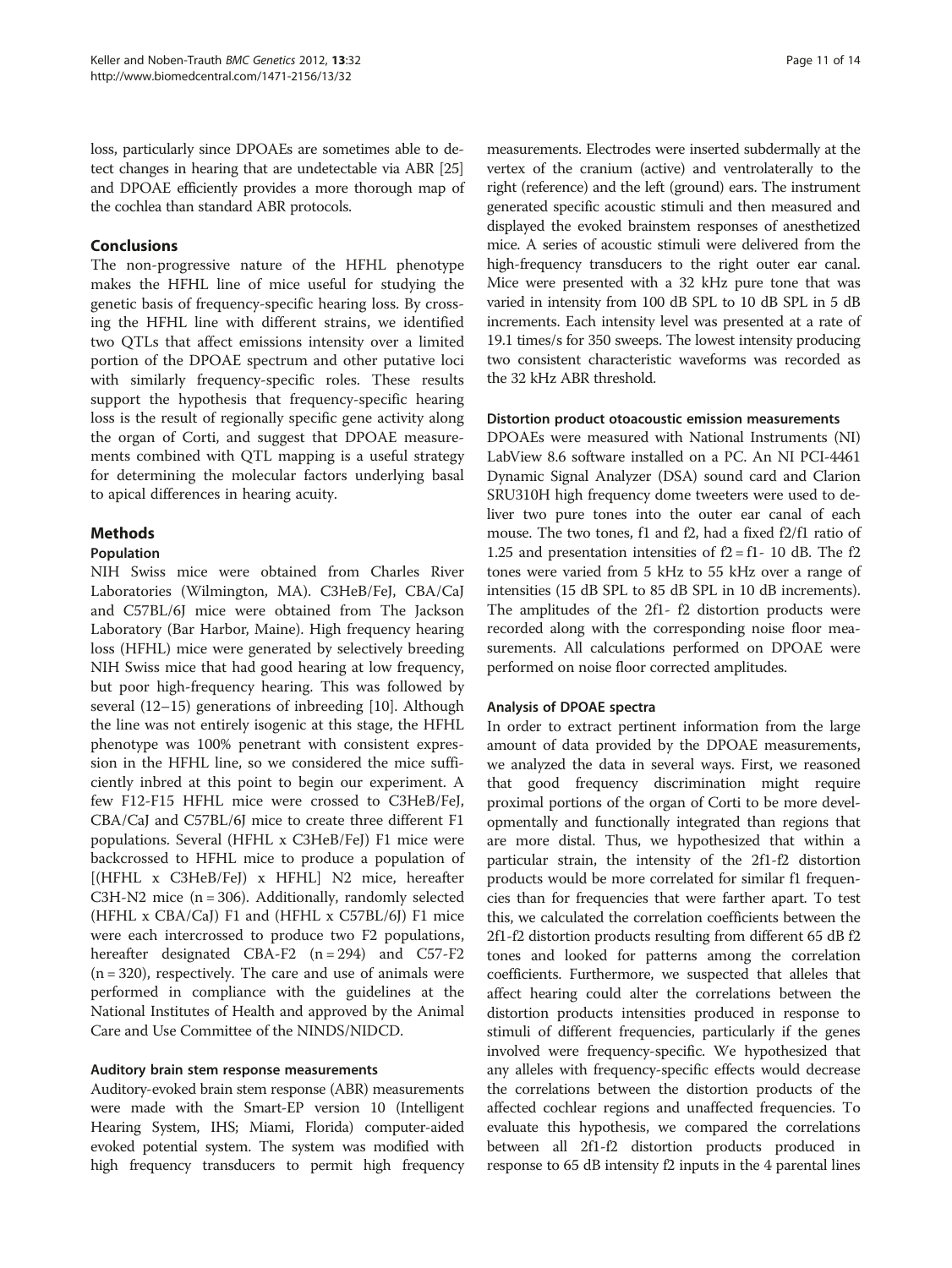and in the first generation (F1) offspring of the three crosses. Finally, we performed Principal Component Analysis (PCA) to determine which aspects of the frequency spectra best differentiated between the individuals within each HFHL cross.

A substantial number of mice from the N2 and F2 populations had normal 32 kHz ABR thresholds but seemed to exhibit abnormally high frequency DPOAE spectra. Since hearing loss in HFHL mice appears to be related to OHC function [[10](#page-13-0)] and the neuronal activity recorded by ABR is several physiological steps removed from OHC activity, we reasoned that the DPOAE results might provide a better quantitative measure for QTL analysis than the ABR thresholds. Therefore, we evaluated the DPOAE curves in order to devise a quantitative value that was amenable to QTL analysis but reflected the readily observable differences in DPOAE among mice in our populations. Variability in noise level and random, bidirectional spikes in the recorded 2f1-f2 distortion product intensities precluded the determination of a clear frequency threshold for an individual's DPOAE. Similarly, the 2f1-f2 distortion product intensity at any particular frequency was untenable as a meaningful quantitative measure of emission quality for an individual. However, mice with normal emissions could be differentiated from mice with impaired emissions by comparing the 2f1-f2 distortion product intensities generated over an isolated range of high frequency  $(>30 \text{ kHz})$  f2 inputs of high intensity. Since mice with hearing thresholds greater than 60 dB SPL are generally considered to be hearing-impaired, we chose to use the results of the 65 dB f2 stimulus intensity. For each mouse, we averaged the noise-floor corrected 2f1-f2 intensities produced over the range of frequencies (30–44 kHz) with the most conspicuous difference between individuals. These High Frequency Emissions Averages (HFEA) served as a quantitative measure of the quality of an individual's DPOAE.

To further dissect and summarize the DPOAE data and to produce less subjective quantitative values that were appropriate for linkage mapping, we calculated principal components for the 2f1-f2 distortion product intensities from the three crosses. Principal components analysis converts a correlation matrix into a smaller set of orthogonal values (the principal components) that best describe the patterns in the original data [\[26\]](#page-13-0). In this analysis, we used the first three principal components (PC1-3) as additional quantitative traits for QTL analysis in each population.

We also reasoned that since OHC physiology and activity mirror the frequency gradient of the cochlea, our DPOAE data might provide us with an opportunity to discover some of the loci involved in producing basal to apical differences in cochlear properties. We hypothesized that if frequency-specific differences in hearing

result from different genes being active in different regions of the cochlea, then different loci (QTL) would be detected for different frequency ranges. Therefore, we divided the DPOAE frequency spectra into 5 kHz segments (5–9 kHz, 10–14 kHz, 15–19 kHz, 20– 24 kHz, 25–29 kHz, 30–34 kHz, 35–39 kHz, 40– 44 kHz, 45–49 kHz, and 50–55 kHz), obtained noise floor corrected average DPOAE values for each of these segments, and used each of these averages as a quantitative trait for mapping QTL.

# Genetic analysis

DNA was extracted from tail clips using  $DNeasy^{\otimes}$  Blood and Tissue kits (Qiagen, Valencia, CA). Samples from C3H-N2 mice were adjusted to approximately 100 ng/μl (40–130 ng/μl) for genome-wide genotyping at The Partners Center for Personalized Genetic Medicine (Cambridge, MA). These C3H-N2 mice and randomly selected P0 and F1 mice were genotyped at 337 SNPs (single nuceotide polymorphisms) spaced an average of 6.5 Mb apart. Of these 337 SNPs, 145 were useful in our analysis. Aliquots from the C3H-N2 samples and DNA samples from CBA-F2 and C57-F2 mice were diluted to approximately 10 ng/μl (1–20 ng/μl) for additional genotyping using TaqMan<sup>®</sup> SNP Genotyping Assays with a StepOnePlus Real-Time PCR Thermocycler (Applied Biosystems). For genomic regions where the available TaqMan<sup>®</sup> SNP Genotyping Assays were not suitable for genotyping a particular cross, mice were genotyped at microsatellites for which the two parental strains were found to be polymorphic. For microsatellite genotyping, the microsatellite regions of the DNA samples were amplified via PCR with  $AmpliTaq^@$  DNA Polymerase (Applied Biosystems) mixed with standard concentrations of dNTP, 10x PCR reaction buffer, and forward and reverse primers in molecular biology grade water. For PCR amplification, samples were denatured (95°C for 1 min), then subjected to 50 cycles consisting of denaturation (94°C for 45 s), annealing (55°C for 1 min), and extension (72°C for 1 min), followed by a final extension step (72°C for 10 min). For genotype determination, 1 μl of each PCR reaction was mixed with 8.9 μl of formamide and 0.1  $\mu$ l of GeneScan<sup>TM</sup> 500ROX<sup>TM</sup> size standard and electrophoresed on a 3730xl capillary DNA analyzer (Applied Biosystems). Data were analyzed using  $ABI<sup>TM</sup>$ Prism GeneMapper<sup>TM</sup> v 3.5 software. For F2 individuals for which the two homozygous genotypes were difficult to distinguish from the electropherograms, a second run was performed on each homozygote using a mix consisting of equal concentrations of the sample DNA and DNA from one of the parental strains. If this second run resulted in a homozygous genotype, the sample was declared to possess the same genotype as the parental strain used in the mix. If the second run resulted in a heterozygous genotype, the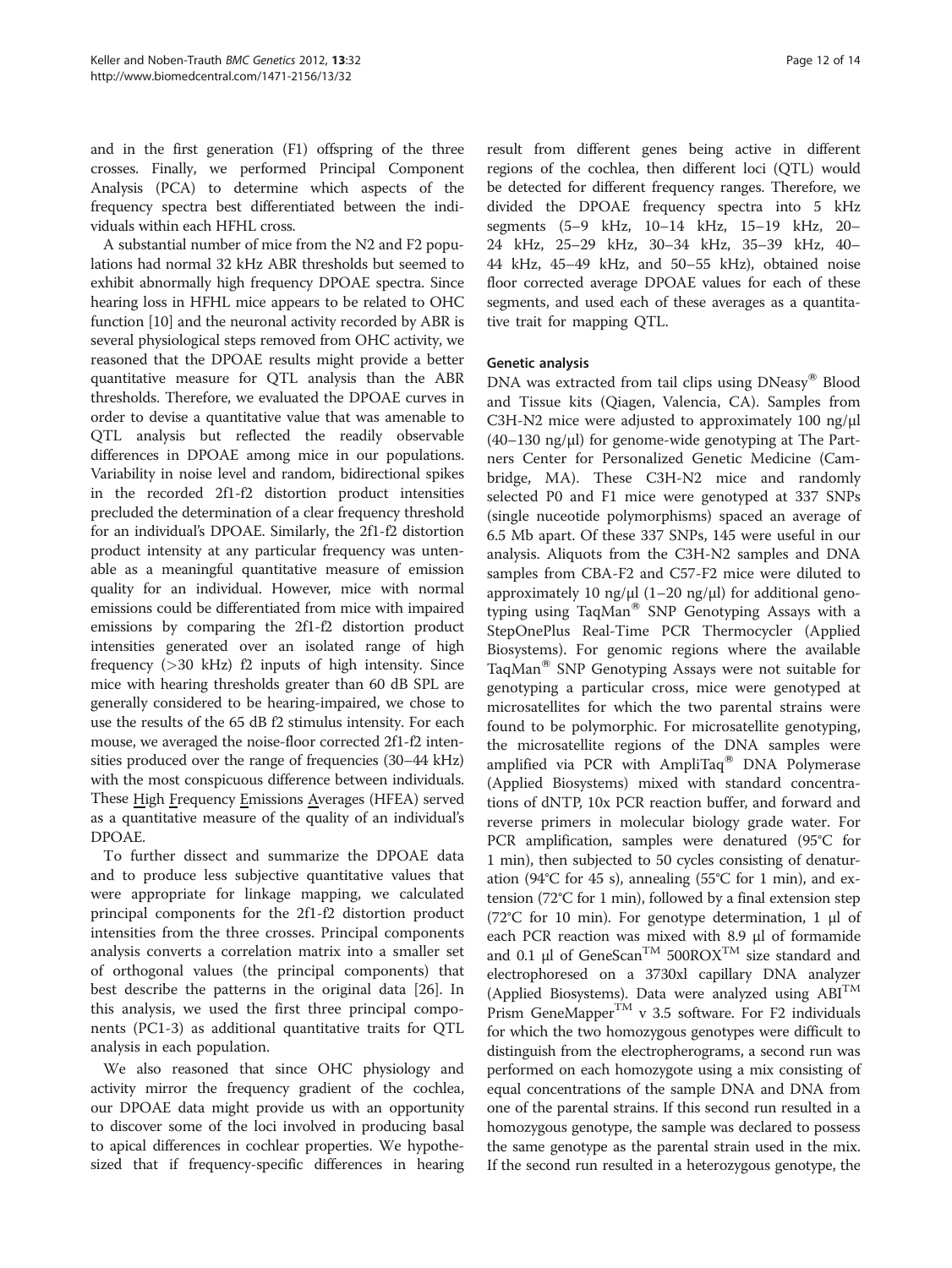<span id="page-12-0"></span>sample's genotype was recorded as having the opposite parental strain's genotype.

#### QTL analysis

Previously, we performed a whole-genome QTL analysis using the ABR thresholds obtained from approximately 300 C3H-N2 mice when they were 8 weeks old [[10](#page-13-0)]. To more fully explore the genetics underlying high-frequency hearing loss, the same mice were used in this study to identify QTL that significantly affect DPOAE. Genotypes at 145 SNPs and the corresponding DPOAE measures (PC1-3, HFEA, and averages obtained for each 5 kHz segment of the 65 dB frequency spectra) for each mouse were imported into Map Manager QTXb20. Map Manager QTXb20 was used to perform least-squares linear regressions and generate LRS (likelihood ratio statistic) scores [[27](#page-13-0)]. 1000 permutations of the data were generated and evaluated by linear regression to establish significance thresholds for the LRS scores generated by the analysis [[28](#page-13-0)]. LRS scores greater than 37, 95, or 99.9% of the permutation-derived values (equivalent to genome-wide p values of 0.63, 0.05, and 0.001) were considered suggestive, significant, or highly significant evidence of QTL, respectively [\[29\]](#page-13-0). LRS scores were converted to LOD scores (LRS/  $2\ln(10) =$  LOD) by dividing by 4.61.

We next performed composite interval mapping on each chromosome for which a putative QTL was detected in the marker regression analysis. This allowed us to more accurately estimate the locations of the QTL and to determine support intervals [[30](#page-13-0)]. We included the most significant unlinked QTL from the marker regressions as background loci in each of these analyses. Furthermore, we tested for associations between each trait and each pair of marker loci to identify potential gene interactions (i.e. epistatic effects). We only considered interactions significant if the effect of the combined loci were significant at the  $p = 10^{-5}$ level and the interaction effect was also significant at the permutation derived  $p = 0.01$  level.

We performed a similar linkage analyses for our CBA-F2 and C57-F2 populations. Significance thresholds for these analyses were obtained using permutation tests and via the "Quick Test" option of QTXb20. The more stringent threshold value of the two calculated for each trait was selected as the actual threshold value. Since only a portion of the genome was mapped, we did not calculate significance levels for suggestive QTL. Threshold values exceeding the  $p = 0.05$  threshold value were considered evidence of a QTL and those exceeding  $p = 0.001$  were considered highly significant. Furthermore, 32 kHz ABR thresholds were included in the phenotypic data, but the genotypic data was limited to SNPs located in regions that had already been putatively identified as containing QTL or suggestive QTL in our original analysis or in the current analysis of the C3H-N2 population. SNPs all along

chromosome 10 were also genotyped so that any effects of Cdh23 mutations could be eliminated and potential interactions with chromosome 10 loci could be evaluated. ABR thresholds were included for comparison to the C3H-N2 results obtained previously. The loci genotyped in the C57-F2 and CBA-F2 populations are listed on Table [3](#page-7-0), along with their locations and the closest corresponding loci genotyped in the C3H-N2 population.

#### Statistical analyses

Differences between groups were assessed by one-way ANOVA followed by Bonferroni corrected post-tests after determining that they had equal variances and Gaussian distributions. For comparisons between groups that failed to meet the requirements of ANOVA, Kruskal-Wallis tests with post-tests were performed. GraphPad Prism 4.0b software was used to calculate means, plot the data, and compute p values for the comparisons.

Correlation coefficients and PCs were calculated using the multivariate option of JMP<sup>TM</sup> Software version 5.0.1.2 from SAS Institute. Pearson Product–moment Correlation coefficients were tested for significance using the Pairwise Correlations option. Because we expected the 2f1-f2 distortion product amplitudes to be positively correlated, we used one-tailed tests to assess the significance of these correlations. However, since many correlations were evaluated in each population and a proportion of these correlations (10%) are expected to be significant simply due to chance, we used  $\chi^2$  tests to determine whether or not the proportion of significant correlations was greater than expected due to chance.

#### Description of additional data files

The following additional data are available with the online version of this paper. Additional data file 1–4 are tables of the correlation coefficients between the 2f1-f2 distortion products resulting from different 65 dB f2 tones in the HFHL line, the C3HeB/FeJ, the CBA/CaJ, and the C57BL/6J strains.

#### Additional files

[Additional file 1: Table S1.](http://www.biomedcentral.com/content/supplementary/1471-2156-13-32-S1.xlsx) Correlations between 2f1-f2 emissions intensities produced in response to different f2 input frequencies in the HFHL line. Bold values are significant.

[Additional file 2: Table S2.](http://www.biomedcentral.com/content/supplementary/1471-2156-13-32-S2.xlsx) Correlations between 2f1-f2 emissions intensities produced in response to different f2 input frequencies in the C3HeB/FeJ strain. Bold values are significant.

[Additional file 3: Table S3.](http://www.biomedcentral.com/content/supplementary/1471-2156-13-32-S3.xlsx) Correlations between 2f1-f2 emissions intensities produced in response to different f2 input frequencies in the CBA/CaJ strain. Bold values are significant.

[Additional file 4: Table S4.](http://www.biomedcentral.com/content/supplementary/1471-2156-13-32-S4.xlsx) Correlations between 2f1-f2 emissions intensities produced in response to different f2 input frequencies in the C57BL/6J strain. Bold values are significant.